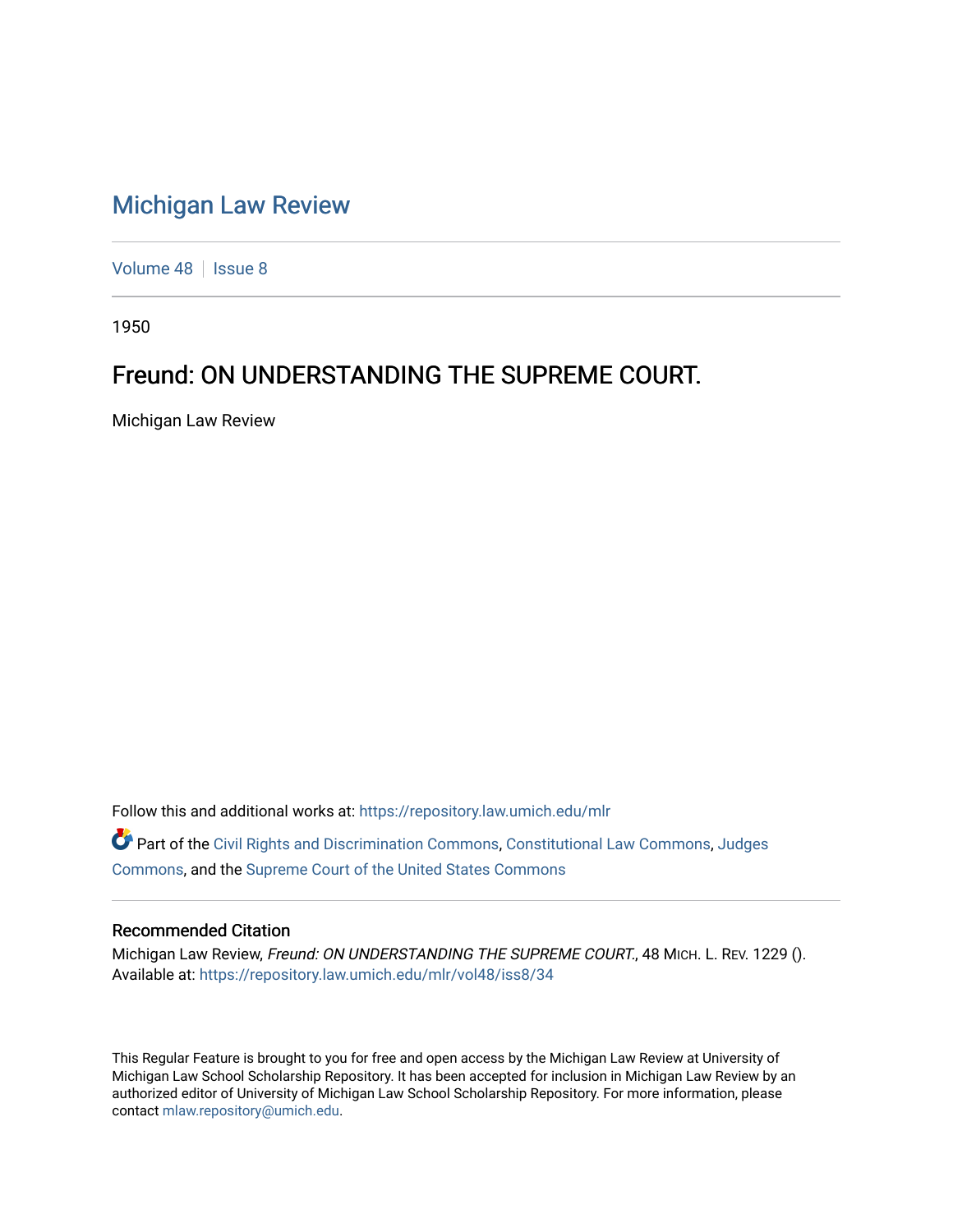**ON** UNDERSTANDING THE SUPREME CoURT. By *Paul* A. *Freund.* Boston: Little, Brown and Company. 1950. Pp. 128. \$3.

A series of three lectures delivered under the auspices of the Julius Rosenthal Foundation at Northwestern Law School in April, 1949, are here reprinted, and present the various factors which Professor Freund believes have influenced the Supreme Court in deciding questions of constitutional law, particularly those involving civil liberties.

In the first section the author, professor of law in Harvard University, has dealt with the divisions in the Court's thinking on civil rights questions. Having been written before the recent deaths of Justices Murphy and Rutledge, the first lecture may not accurately reflect the current balance of the Court. However, the three basic areas of discord are still present. The majority of the Court of early 1949 tended to give greater sanctuary to active rather than passive civil liberties, and splits usually occurred over the clear and present danger test and the relevancy of federalism in relation to the due process clause.

The second lecture is titled "Portrait of a Liberal Judge: Mr. Justice Brandeis." Professor Freund writes from actual experience with the Justice, having served as his clerk, and he presents an excellent study of the traits of Brandeis which are not included in the popular conception of a liberal. Critics called Brandeis "irreverent toward the god of things," but Freund asserts that he was a devoted friend of private capitalism. His liberalism lay in his essential morality of mind, through which he rejected both opportunism and sentimentality, while insisting on a wide knowledge of the facts of the cases and emphasizing jurisdictional and procedural observances. His concept of the role of the state was that the state should provide incentives rather than palliatives; and he felt that the Court's jurisdiction should be limited on every front in order to provide the fullest scope for experimentation by the legislature. These tenets, rather than the more obvious liberalism manifested in his attitude toward stare decisis and his expression of social and economic ideas, earned for Justice Brandeis his appellation.

The final essay outlines the ways in which counsel shape constitutional law, through its responsibility for presenting data, its choice of test cases, and, on the